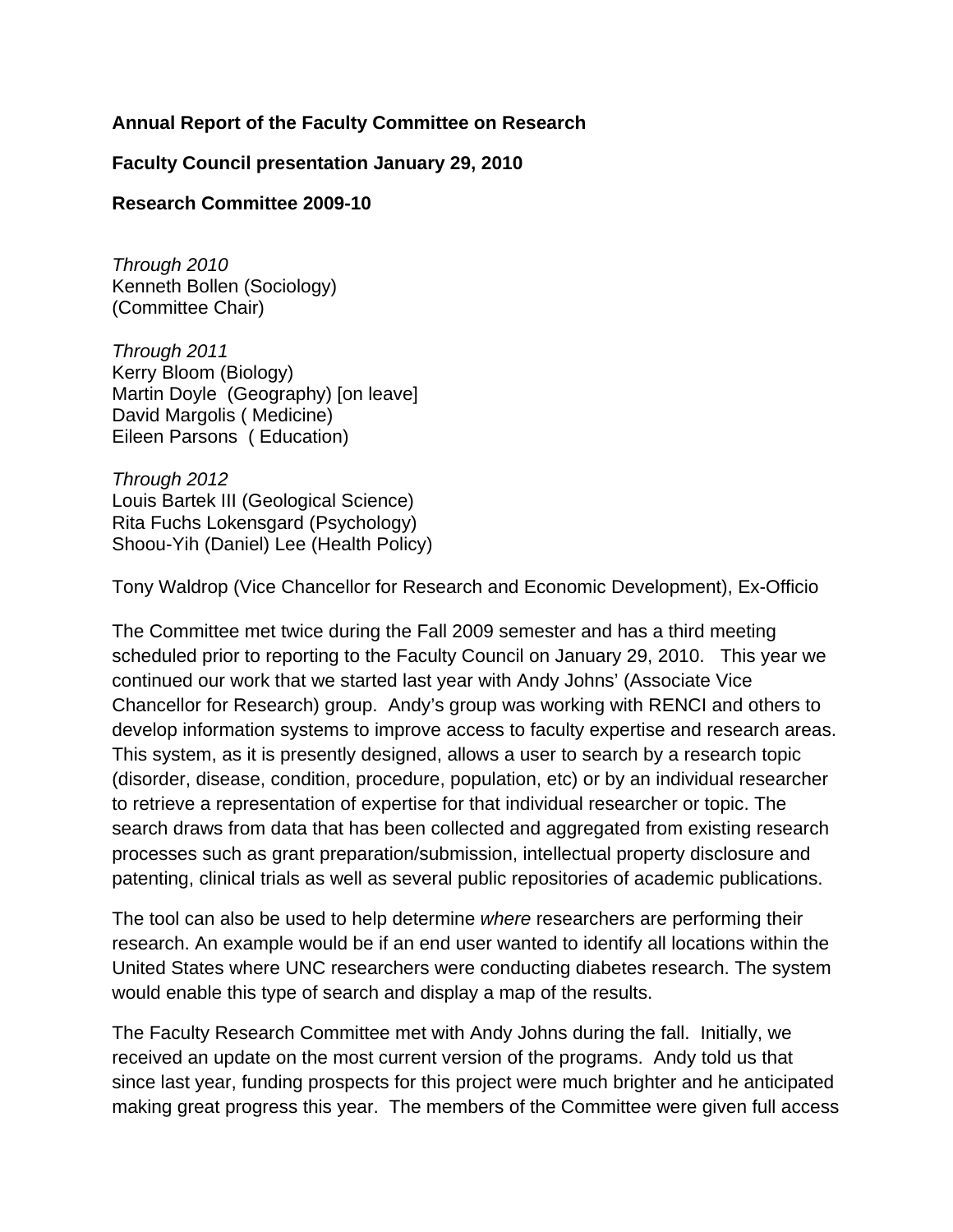to the programs and worked with it between meetings so that we could pass along suggestions for improvements at the next meeting.

The Research Committee members had numerous comments and suggestions for Andy Johns. Most of these comments had to do with the limited coverage of disciplines in these preliminary versions of the web sites that concentrated on a sample of faculty and areas from health affairs. Andy explained that within the next few months the coverage of faculty and areas will greatly expand. He hopes to have a preliminary expanded version in January, 2010.

Other suggestions were to be sure that the search procedures were capable of locating commonplace terms for conditions that have more formal names (e.g., "heart attacks"); to add a capability to limit search for collaborators and organizations to be within a certain distance from UNC- Chapel Hill; to include linkages of faculty to university centers and institutes; to include a summary statement on the home page of each site to describe purpose and limits of each site; to give options as to how to order the listing of departments and faculty in the search output (e.g., alphabetical vs. number of publications in an area); etc.

The best way to understand the power of this system is to see a demonstration. We have arranged for Andy Johns to do that at the January 2010 meeting of the Faculty Council. We also include an appendix of screen shots of the system as part of this report.

**Appendix: Screen Shots from Searchable Data Base that is being built begins on next page.**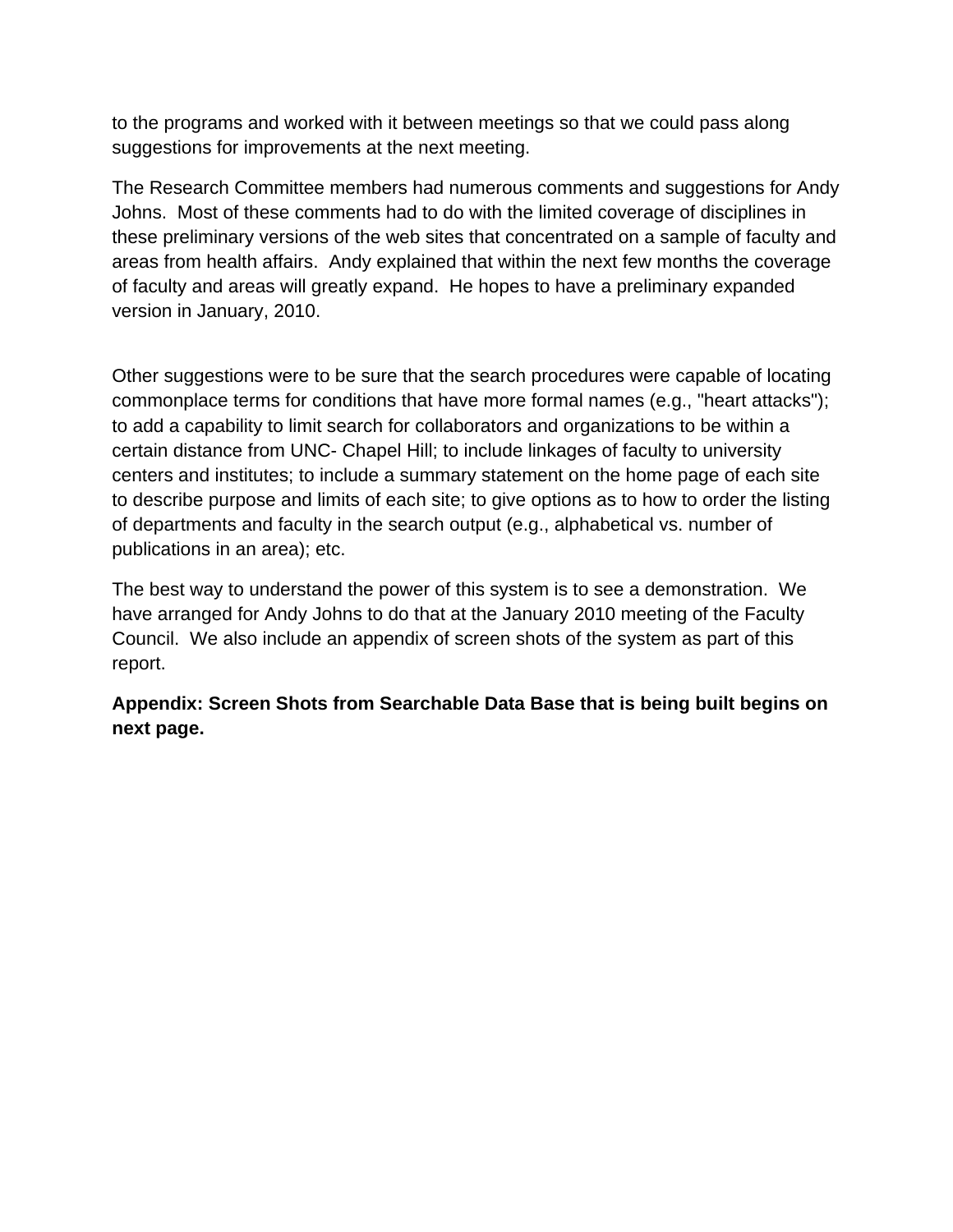| Search experts by concept              | e.g. stroke, zebra fish, glucose<br>$\circledcirc$ |            |
|----------------------------------------|----------------------------------------------------|------------|
|                                        | by last name<br>e.g. Smith                         |            |
| 20 Experts found                       | <b>Your search terms</b>                           |            |
| $\rightarrow$ Bangdiwala, Shrikant I   | Diabetes Complications                             | remove     |
| $\rightarrow$ Chambless, Lloyd E       | Hypertension                                       | remove     |
| Maeda, Nobuyo<br>$\rightarrow$         | Obesity                                            | remove     |
| $\rightarrow$ Couper, David J          |                                                    |            |
| $\rightarrow$ Rosamond, Wayne D        | Refine search by adding Concepts                   |            |
| $\rightarrow$ Pomp, Daniel             | <b>Disorders</b>                                   |            |
| $\rightarrow$ Nakamura, Jun            | Coronary Disease                                   | add        |
| $\rightarrow$ Ammerman, Alice S        | Atherosclerosis                                    | add        |
| $\rightarrow$ Vupputuri, Suma          | Overweight                                         | add        |
| $\rightarrow$ Jennette, John C         | Body Mass Index                                    | add        |
| $\rightarrow$ Beck, James D            |                                                    |            |
| $\rightarrow$ Catellier, Diane J       | <b>Chemicals &amp; Drugs</b>                       |            |
| $\rightarrow$ Prazma, Jiri             | Smoke<br><b>Blood Coagulation Factors</b>          | add        |
| $\rightarrow$ Berry, Diane C           | Lipoprotein(a)                                     | add        |
| $\rightarrow$ Clarke-Pearson, Daniel L | Factor VIII                                        | add<br>add |
| $\rightarrow$ Runge, Marschall S       | von Willebrand Factor                              | add        |
| $\rightarrow$ Keagy, Blair A           | Fibrinogen                                         | add        |
| $\rightarrow$ Samuel-Hodge, Carmen D   | -Cholesterol, HDL                                  | add        |
| Weinberger, Morris<br>$\rightarrow$    |                                                    |            |
| → Patterson, Winston Campbell (Cam) C  | <b>Procedures</b>                                  |            |

Education

add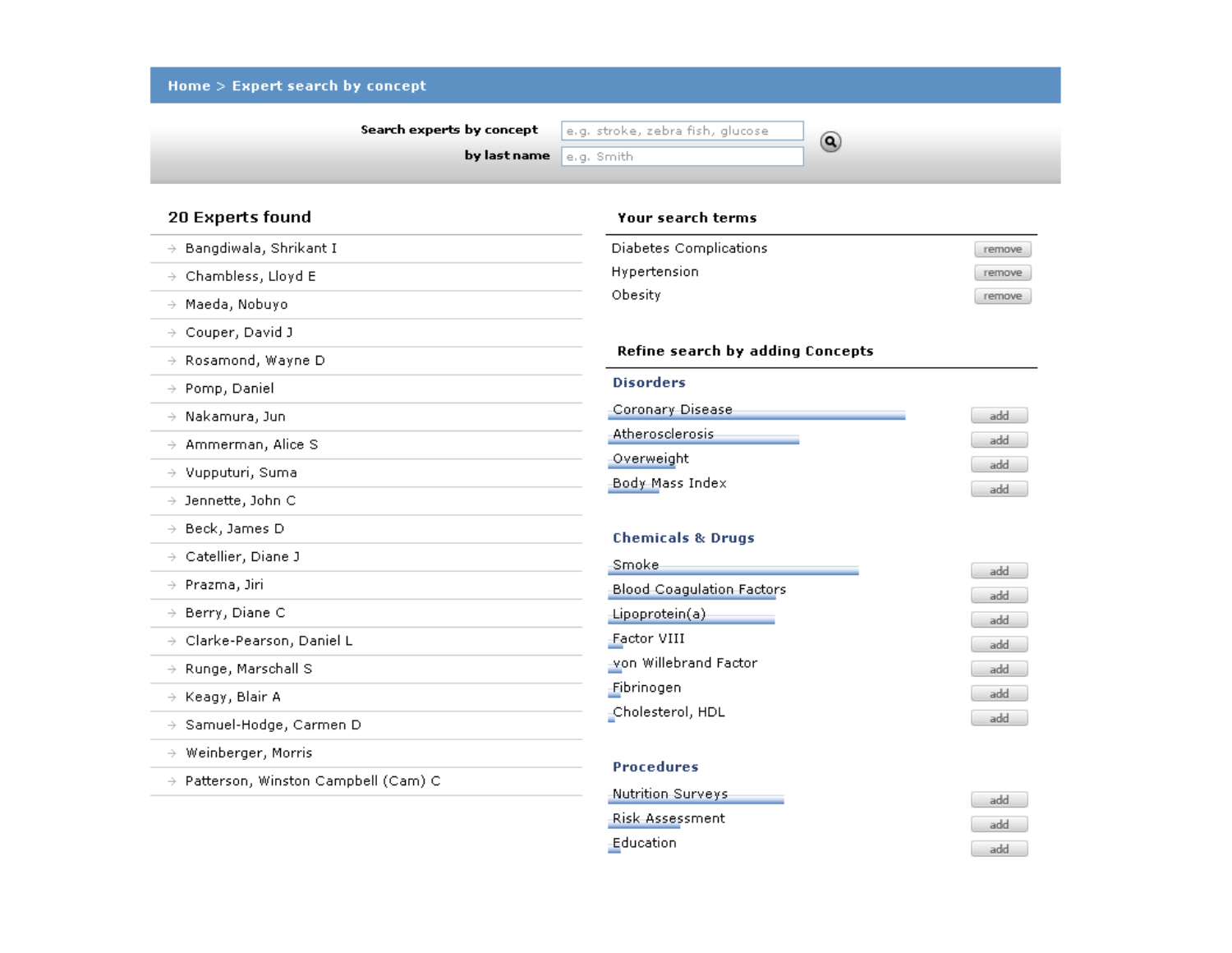| <b>Computed: Godley, Paul A</b><br>Prostatic Neoplasms; Carcinoma, Renal Cell; North<br>Carolina; Kidney Neoplasms; European Continental<br>computed<br>Ancestry Group; Immunotherapy<br>Coauthors 2. Level<br>3. Level<br>Network:<br>32<br>1197<br>34022<br><b>Publications:</b><br>26 |              |                      | Invite Paul A Godley to join BiomedExperts<br>Po.<br>Add Paul A Godley to my contacts<br>Bookmark Paul A Godley | Network of Paul A<br>Godley<br><b>Arris</b> |                                                                      |                                                   |  |
|------------------------------------------------------------------------------------------------------------------------------------------------------------------------------------------------------------------------------------------------------------------------------------------|--------------|----------------------|-----------------------------------------------------------------------------------------------------------------|---------------------------------------------|----------------------------------------------------------------------|---------------------------------------------------|--|
| Profile                                                                                                                                                                                                                                                                                  | Publications | Co-authors           | NetworkView                                                                                                     | GeoNetworkView                              | Times&Places                                                         |                                                   |  |
| <b>Disorders</b><br>Prostatic Neoplasms<br>Ŧ                                                                                                                                                                                                                                             |              |                      | <b>Geographic Areas</b><br>North Carolina                                                                       |                                             | <b>Living Beings</b><br><b>B</b> European Continental Ancestry Group |                                                   |  |
| Carcinoma, Renal Cell                                                                                                                                                                                                                                                                    |              | United States        |                                                                                                                 | African Americans                           |                                                                      |                                                   |  |
| <b>El</b> Kidney Neoplasms                                                                                                                                                                                                                                                               |              | Louisiana            |                                                                                                                 |                                             | <b>Pa African Continental Ancestry Group</b>                         |                                                   |  |
| Neoplasm Metastasis                                                                                                                                                                                                                                                                      |              |                      |                                                                                                                 |                                             | <b>T</b> Continental Population Groups                               |                                                   |  |
| <b>H</b> Urologic Diseases<br><b>Procedures</b>                                                                                                                                                                                                                                          |              |                      |                                                                                                                 |                                             |                                                                      | <b>Clinical Trials Data Monitoring Committees</b> |  |
| Urinary Tract Infections<br>Immunotherapy                                                                                                                                                                                                                                                |              |                      |                                                                                                                 |                                             | Research Subjects                                                    |                                                   |  |
| Bone Neoplasms<br>Ŧ                                                                                                                                                                                                                                                                      |              | Mass Screening       |                                                                                                                 |                                             | Medically Uninsured                                                  |                                                   |  |
| Carcinoma                                                                                                                                                                                                                                                                                |              | Case-Control Studies |                                                                                                                 |                                             | Minority Groups                                                      |                                                   |  |
| <b>D</b> Obesity                                                                                                                                                                                                                                                                         |              | Nephrectomy          |                                                                                                                 | Research Personnel                          |                                                                      |                                                   |  |
| $\blacksquare$ Pain                                                                                                                                                                                                                                                                      |              |                      | Digital Rectal Examination                                                                                      |                                             | Hispanic Americans                                                   |                                                   |  |
| Hypertension                                                                                                                                                                                                                                                                             |              |                      | Combined Modality Therapy                                                                                       |                                             | Asian Continental Ancestry Group                                     |                                                   |  |
| <b>Breast Neoplasms</b>                                                                                                                                                                                                                                                                  |              |                      | Diagnosis, Differential                                                                                         |                                             | <b>Explored</b>                                                      |                                                   |  |
|                                                                                                                                                                                                                                                                                          |              | Microarray Analysis  |                                                                                                                 | Ethnic Groups                               |                                                                      |                                                   |  |
| <b>Concepts &amp; Ideas</b>                                                                                                                                                                                                                                                              |              | Diet Surveys         |                                                                                                                 |                                             |                                                                      |                                                   |  |
| Risk Factors                                                                                                                                                                                                                                                                             |              | Chromatography, Gas  |                                                                                                                 |                                             | <b>Chemicals &amp; Drugs</b>                                         |                                                   |  |
| Treatment Outcome                                                                                                                                                                                                                                                                        |              |                      | Radiotherapy, Adjuvant                                                                                          |                                             | Prostate-Specific Antigen                                            |                                                   |  |
| Socioeconomic Factors                                                                                                                                                                                                                                                                    |              |                      | <b>Biomedical Research</b>                                                                                      |                                             | Fatty Acids, Omega-3                                                 |                                                   |  |
| Survival Rate                                                                                                                                                                                                                                                                            |              |                      | Health Care Surveys                                                                                             | $\Box$ Interleukin-2                        |                                                                      |                                                   |  |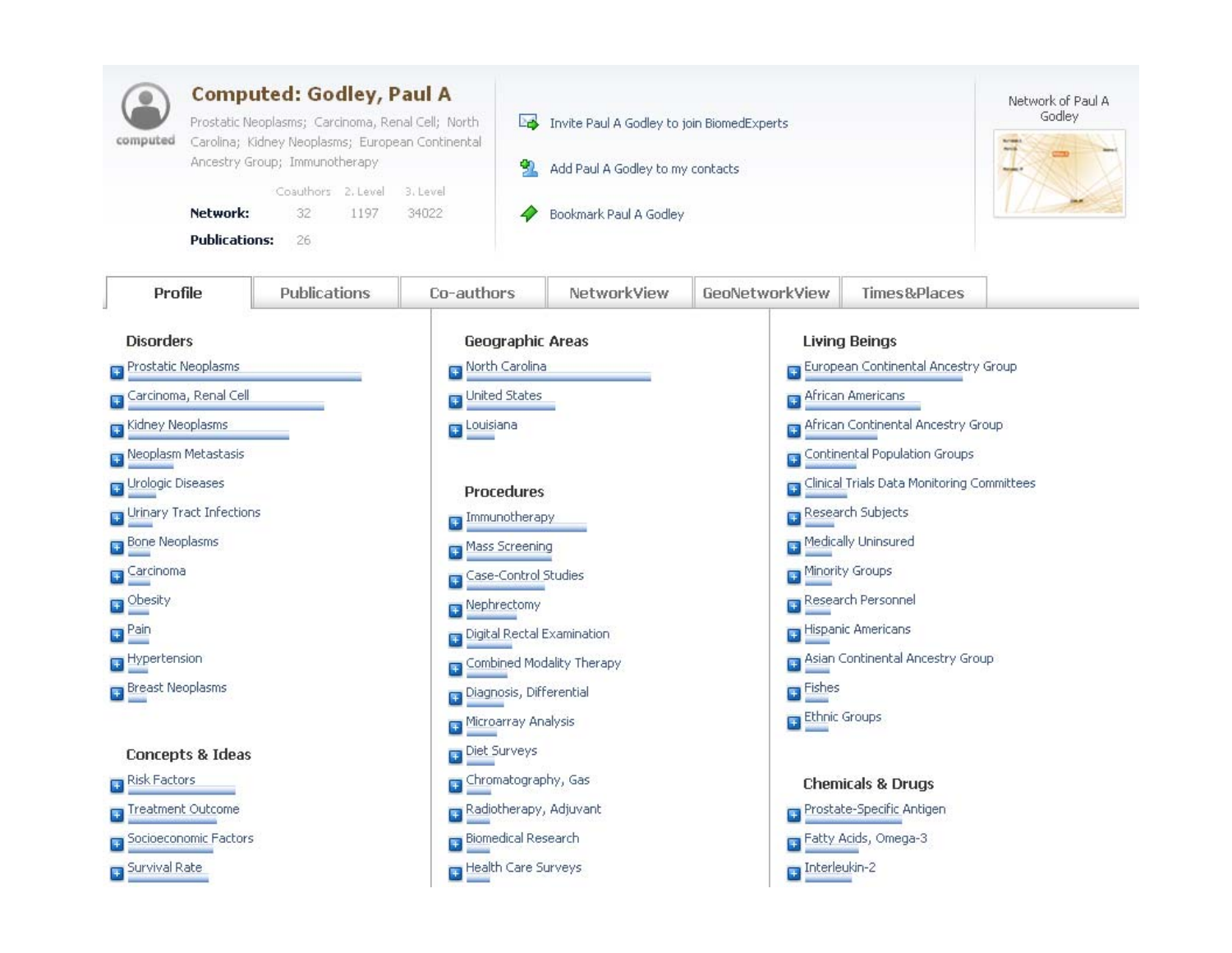### Ammerman, Alice S

#### **Research Profile**

**Publications** 

### Help us make your profile perfect

#### **Disorders**

- **B** Cardiovascular Diseases
- **B** Hypercholesterolemia
- $\Box$  -Obesity -

Ammerman Alice; Leung May May; Cavallo David

## Addressing disparities in the obesity epidemic.

North Carolina medical journal 2006;67  $(4):301-4.$ 

#### **B** Show Abstract

Perrin Eliana Miller; Flower Kori B; Garrett Joanne; Ammerman Alice S Preventing and treating obesity: pediatricians' self-efficacy, barriers,

# resources, and advocacy.

Ambulatory pediatrics : the official journal of the Ambulatory Pediatric Association 2005;5(3):150-6.

#### **B** Show Abstract

Perrin Eliana M; Flower Kori B; Ammerman Alice S

Pediatricians' own weight: selfperception, misclassification, and ease of counseling.

Obesity research 2005;13(2):326-32.

#### **B** Show Abstract

Katz Mira L; Gordon-Larsen Penny; Bentley Margaret E: Kelsey Kristine: Shields

# **Activities & Behaviors**

- **El** Food Habits
- Motor Activity
- □ Life Style
- Program Evaluation
- **Exercise**
- Attitude to Health Œ
- **B** Community-Institutional Relations
- Health Knowledge, Attitudes, Practice  $\overline{+}$
- **Risk Reduction Behavior**
- Needs Assessment Œ
- **El Program Development**
- **El** Health Behavior
- **B** Outcome Assessment (Health Care)
- **Physician's Role**
- Consumption Œ
- **El** Social Support
- **Physician's Practice Patterns**
- **Patient Compliance** Œ
- **Alcohol Drinking**
- $\Box$  Emigration and Immigration
- **B** Cooperative Behavior
- E Communication
- 国 Mail
- **E** Smoking



## Ammerman, Alice S.

Department Nutrition

Email ammerman@unc.edu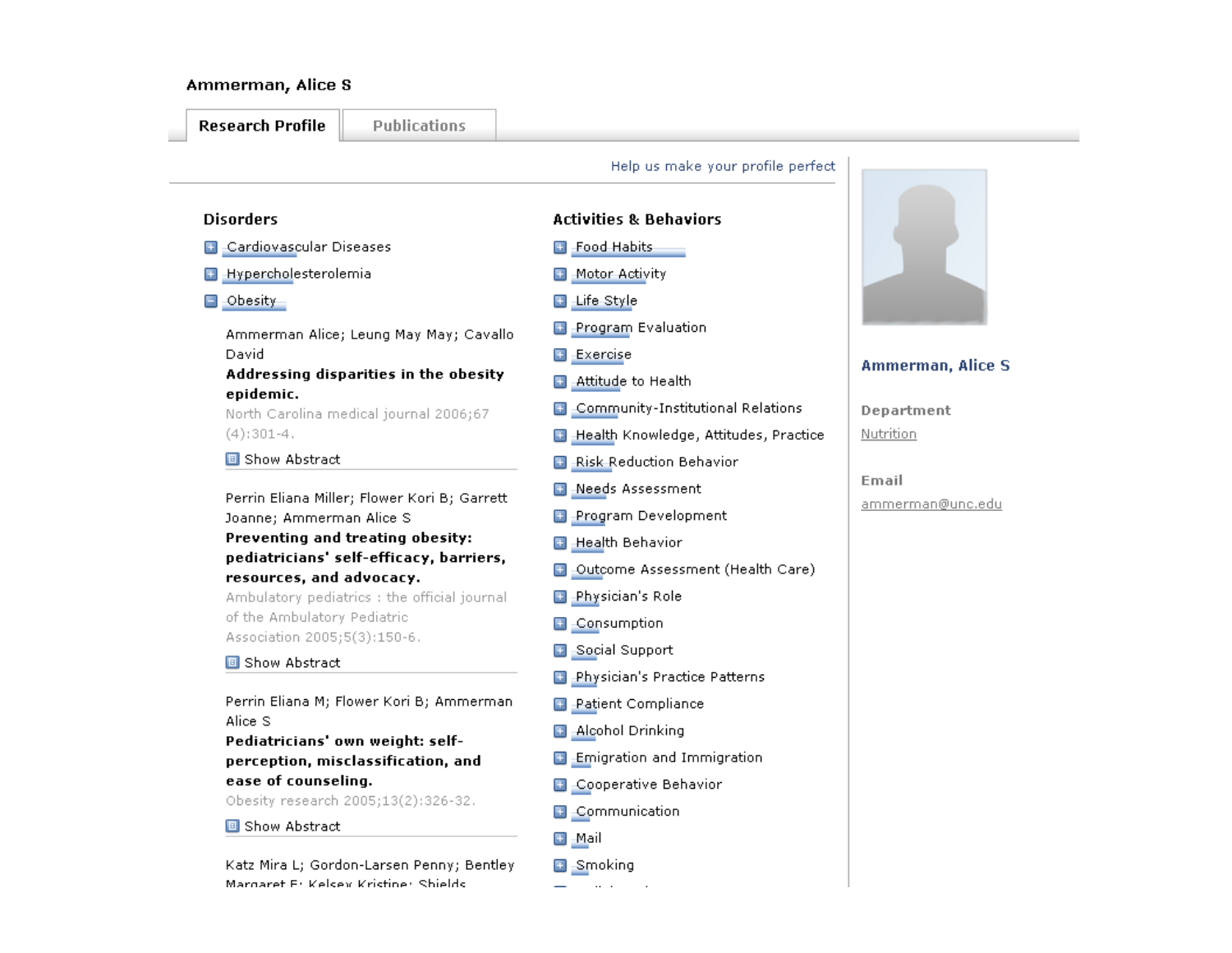| <b>Computed: Godley, Paul A</b><br>Prostatic Neoplasms; Carcinoma, Renal Cell; North<br>Carolina; Kidney Neoplasms; European Continental<br>computed<br>Ancestry Group; Immunotherapy<br>Coauthors 2. Level<br>3. Level<br>Network:<br>32<br>1197<br>34022 |                                                                                                                                                                                                                                                                                                                                                                     |            | Invite Paul A Godley to join BiomedExperts<br>PS.<br>Add Paul A Godley to my contacts<br>Bookmark Paul A Godley |                                                                                                                                                                                                                                                                                                   |              | Network of Paul A<br>Godley |
|------------------------------------------------------------------------------------------------------------------------------------------------------------------------------------------------------------------------------------------------------------|---------------------------------------------------------------------------------------------------------------------------------------------------------------------------------------------------------------------------------------------------------------------------------------------------------------------------------------------------------------------|------------|-----------------------------------------------------------------------------------------------------------------|---------------------------------------------------------------------------------------------------------------------------------------------------------------------------------------------------------------------------------------------------------------------------------------------------|--------------|-----------------------------|
| <b>Publications:</b><br>Profile                                                                                                                                                                                                                            | 26<br><b>Publications</b>                                                                                                                                                                                                                                                                                                                                           | Co-authors | NetworkView                                                                                                     | GeoNetworkView                                                                                                                                                                                                                                                                                    | Times&Places |                             |
| 2.                                                                                                                                                                                                                                                         | Systematic review of prostate cancer's association with body size in childhood and young adulthood.<br>Cancer causes & control: CCC 2008;19(8):793-803.<br>2008: Peppercorn Jeffery; Buss William G; Fost Norm; Godley Paul A<br>The dilemma of data-safety monitoring: provision of significant new data to research participants.<br>Lancet 2008;371(9611):527-9. |            |                                                                                                                 | Department of Epidemiology, University of North Carolina, CB# 7435, McGavran-Greenberg, Chapel Hill, NC, 27599-7435, USA, whitney_robinson@unc.edu.                                                                                                                                               |              | ▭<br>œ                      |
| 3.                                                                                                                                                                                                                                                         | 2008: Carpenter William R; Robinson Whitney R; Godley Paul A<br>Getting over testosterone: postulating a fresh start for etiologic studies of prostate cancer.<br>Journal of the National Cancer Institute 2008;100(3):158-9.                                                                                                                                       |            |                                                                                                                 | Division of Hematology/Oncology, University of North Carolina at Chapel Hill, Chapel Hill, NC 27599-7305, USA. jpepper@med.unc.edu                                                                                                                                                                |              | o.                          |
| 4.                                                                                                                                                                                                                                                         | 2008: Castel Liana D; Saville Benjamin R; Depuy Venita; Godley Paul A; Hartmann Katherine E; Abernethy Amy P<br>Cancer 2008;112(1):162-70.                                                                                                                                                                                                                          |            |                                                                                                                 | Racial differences in pain during 1 year among women with metastatic breast cancer: a hazards analysis of interval-censored data.<br>Cecil G. Sheps Center for Health Services Research, University of North Carolina at Chapel Hill, Chapel Hill, North Carolina 27599, USA. liana@unc.edu       |              |                             |
| 5.                                                                                                                                                                                                                                                         | 2007: Walker Tessa A; Howard Daniel L; Washington Chanetta R; Godley Paul A<br>health and health disparities research.<br>Journal of the Medical Library Association : JMLA 2007;95(4):439-41.                                                                                                                                                                      |            |                                                                                                                 | Development of a health sciences library at a historically black college and university (HBCU): laying the foundation for increased minority<br>The Institute for Health, Social, and Community Research, Shaw University, 900 South Wilmington Street, Raleigh, NC 27601, USA. twalker@shawu.edu |              | Ω                           |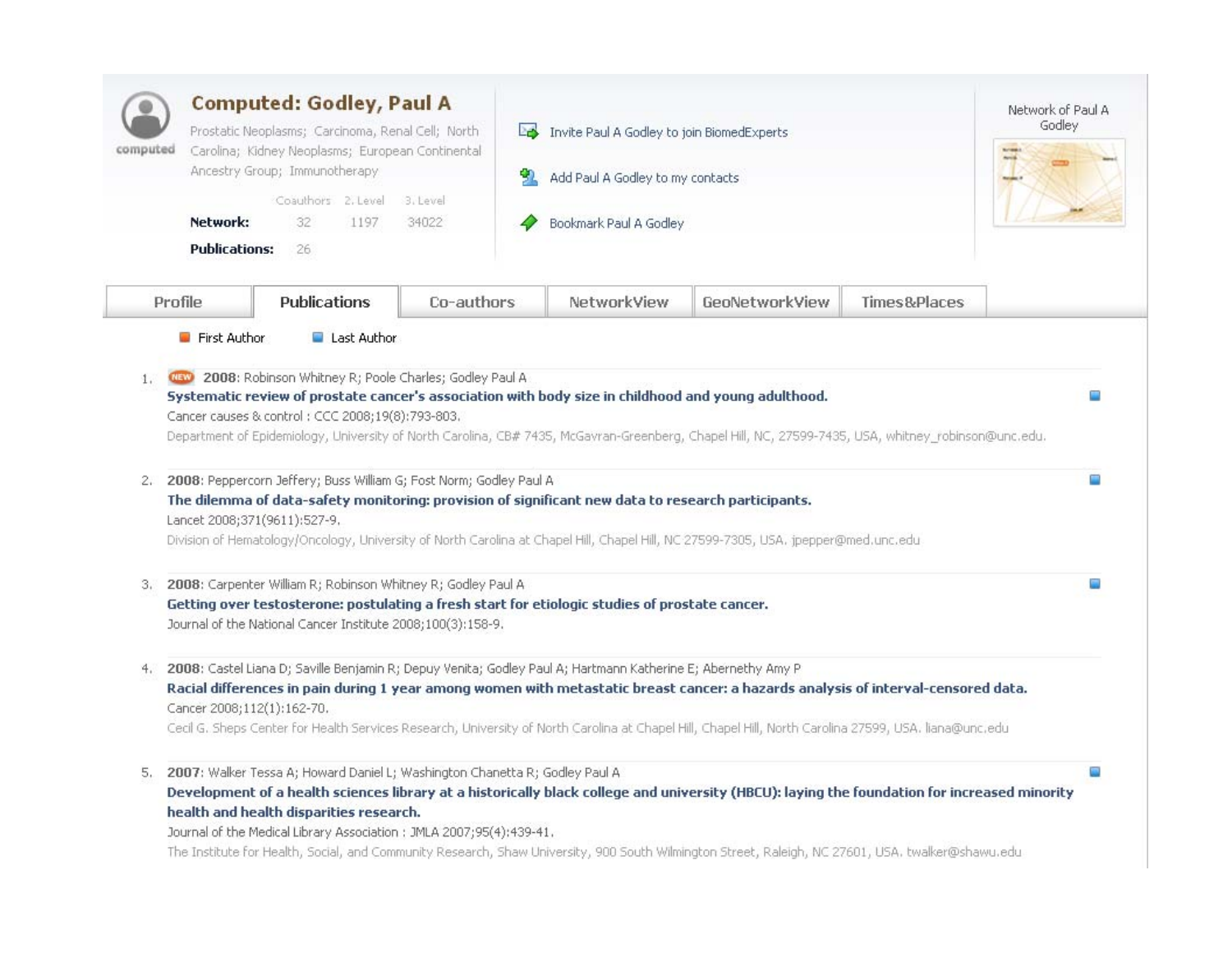| computed | <b>Computed: Godley, Paul A</b>                                                                       |    |                             |       |  |                                            | Network of Paul A |
|----------|-------------------------------------------------------------------------------------------------------|----|-----------------------------|-------|--|--------------------------------------------|-------------------|
|          | Prostatic Neoplasms; Carcinoma, Renal Cell; North<br>Carolina; Kidney Neoplasms; European Continental |    |                             |       |  | Invite Paul A Godley to join BiomedExperts | Godley            |
|          | Ancestry Group; Immunotherapy                                                                         |    |                             |       |  | Add Paul A Godley to my contacts           |                   |
|          |                                                                                                       |    | Coauthors 2. Level 3. Level |       |  |                                            |                   |
|          | Network:                                                                                              | 32 | 1197                        | 34022 |  | Bookmark Paul A Godley                     |                   |
|          | <b>Publications:</b>                                                                                  | 26 |                             |       |  |                                            |                   |

|    | Profile                      | Publications | Co-authors | NetworkView | GeoNetworkView | Times&Places |                        |
|----|------------------------------|--------------|------------|-------------|----------------|--------------|------------------------|
|    | Name                         |              |            |             |                |              | Number of Publications |
| Α  | $\pm$<br>Amamoo, M Ahinee    |              |            |             |                |              | 4 out of 9             |
|    | $\pm$<br>Ammerman, Alice S.  |              |            |             |                |              | 1 out of 63            |
|    | $\pm$<br>Ataga, Kenneth I    |              |            |             |                |              | 1 out of 24            |
| B. | <b>E</b> Bensen, Jeannette T |              |            |             |                |              | 1 out of 23            |
| c  | Carpenter, William R         |              |            |             |                |              | 4 out of 8             |
|    | Castel, Liana D              |              |            |             |                |              | 1 out of 13            |
|    | $\pm$<br>Clark, Jack A       |              |            |             |                |              | 1 out of 10            |
|    | $\pm$<br>Carey, Timothy S    |              |            |             |                |              | 1 out of 71            |
| Ð  | DePuy, Venita                |              |            |             |                |              | $1$ out of $12$        |
| F  | Fontham, Elizabeth T H       |              |            |             |                |              | 1 out of 90            |
| G  | Galanko, Joseph A            |              |            |             |                |              | 1 out of 64            |
| H  | Howard, Daniel L             |              |            |             |                |              | 3 out of 11            |
|    | Hartmann, Katherine E        |              |            |             |                |              | $1$ out of $45$        |
| Τ  | + Ivanova, Anastasia         |              |            |             |                |              | 1 out of 17            |
| ĸ  | Kshirsagar, Abhijit V        |              |            |             |                |              | 1 out of 29            |
| M  | Martinson, Francis E A       |              |            |             |                |              | 2 out of 35            |
|    | $\pm$<br>Mishel, Merle H     |              |            |             |                |              | 1 out of 32            |
|    | Mohler, James L              |              |            |             |                |              | 1 out of 92            |
| P  | Peacock, Sharon              |              |            |             |                |              | 2 out of 5             |
|    | $\pm$<br>Poole, Charles      |              |            |             |                |              | 1 out of 29            |
| R. | Rathmell, W Kimryn           |              |            |             |                |              | $2$ out of $16$        |
|    |                              |              |            |             |                |              |                        |

 $\Box$   $\Box$   $\Box$   $\Box$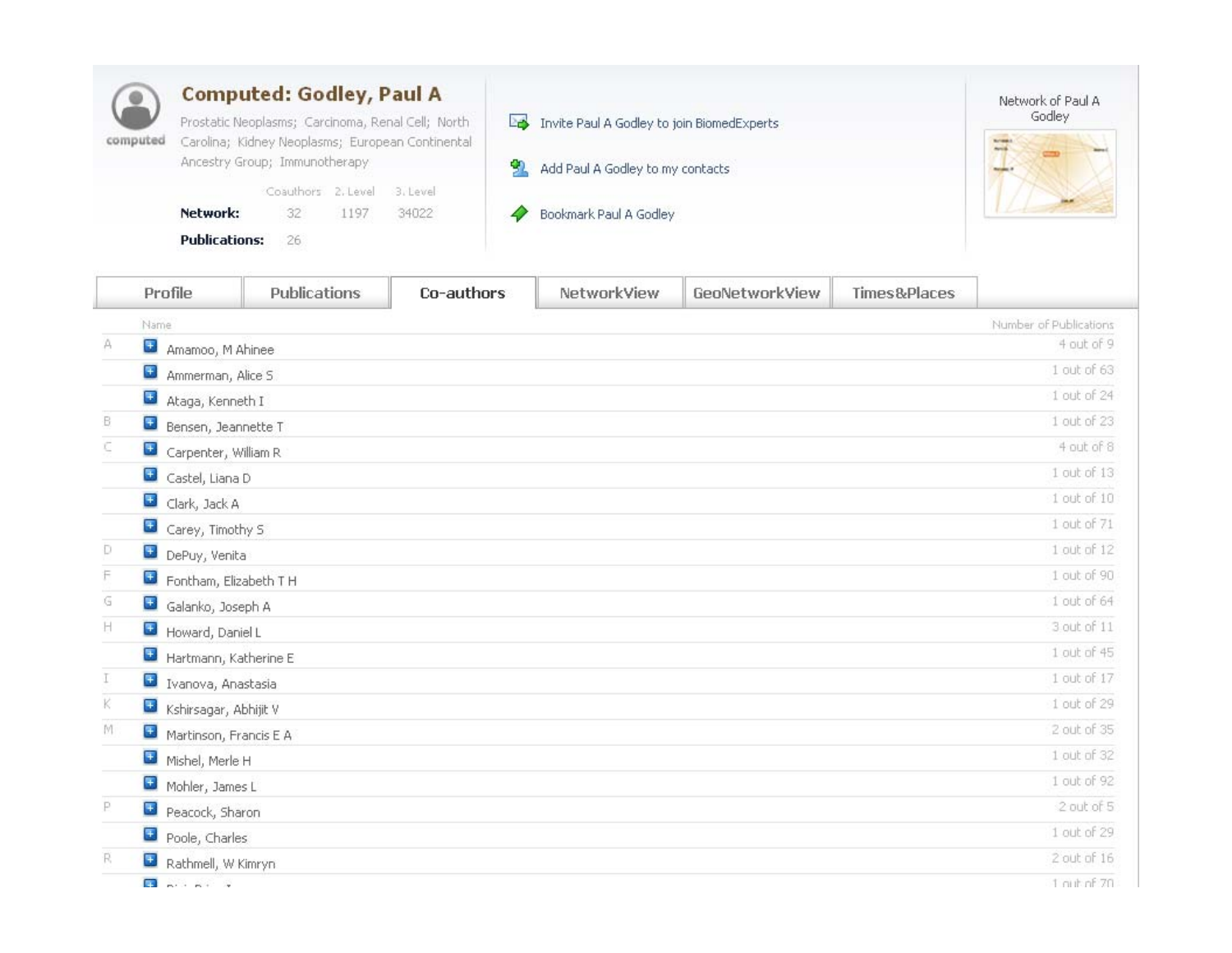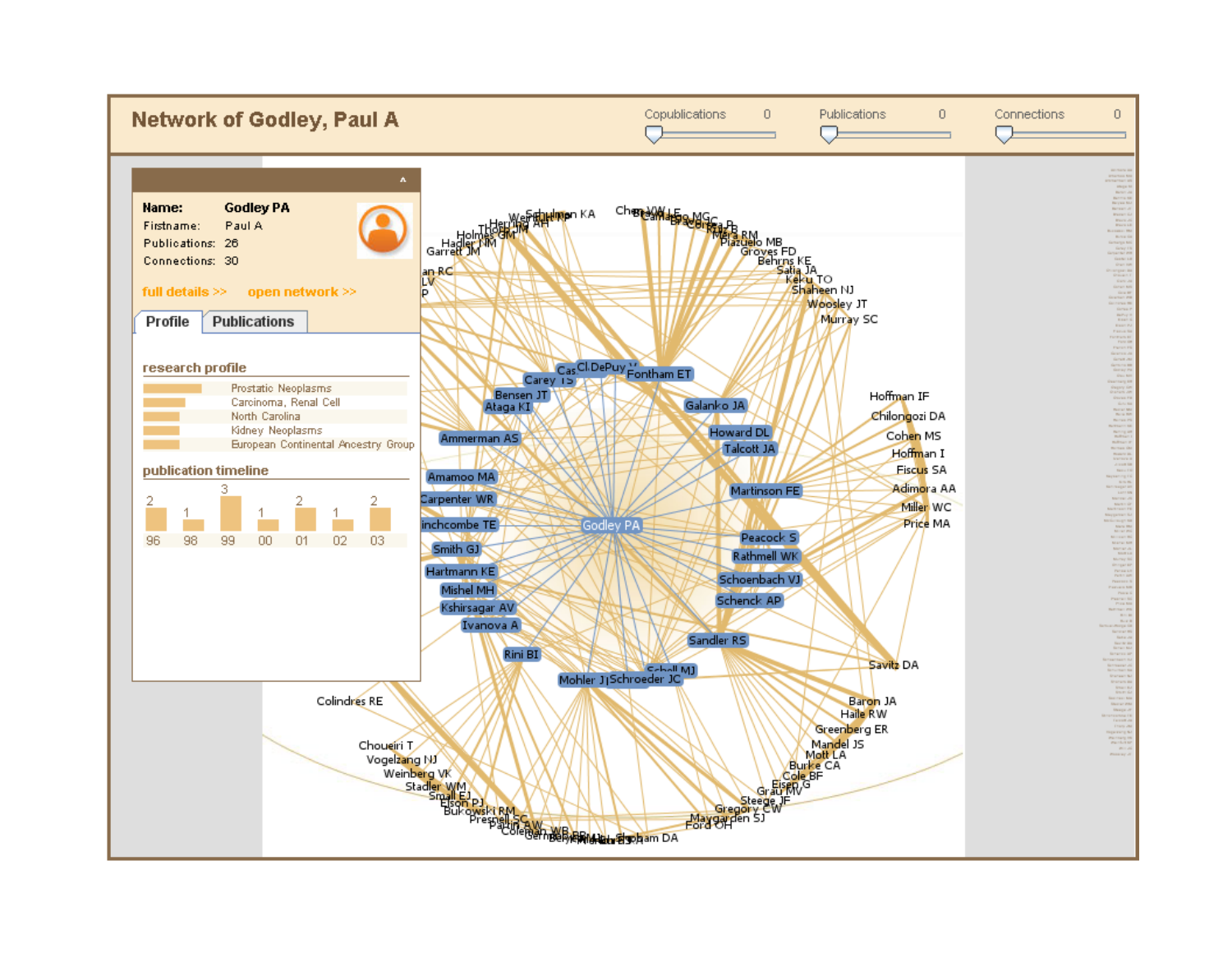

 $-7$